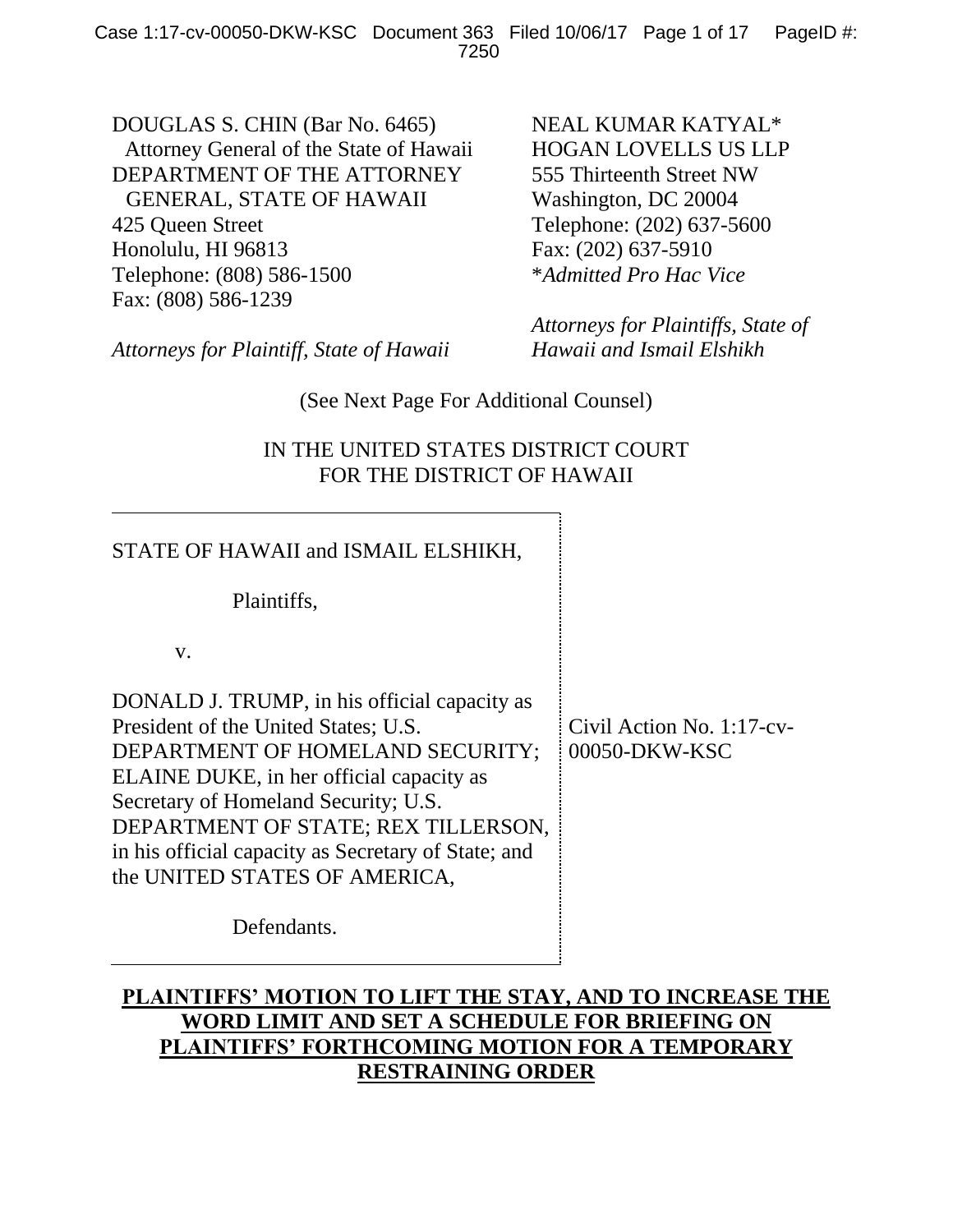### **ADDITIONAL COUNSEL**

CLYDE J. WADSWORTH (Bar No. 8495)

Solicitor General of the State of Hawaii DEIRDRE MARIE-IHA (Bar No. 7923) DONNA H. KALAMA (Bar No. 6051) KIMBERLY T. GUIDRY (Bar No. 7813) ROBERT T. NAKATSUJI (Bar No. 6743) KALIKO'ONALANI D. FERNANDES (Bar. No. 9964) KEVIN M. RICHARDSON (Bar No. 10224) Deputy Attorneys General DEPARTMENT OF THE ATTORNEY GENERAL, STATE OF HAWAII 425 Queen Street Honolulu, HI 96813 Telephone: (808) 586-1500 Fax: (808) 586-1239 Email: deirdre.marie-iha@hawaii.gov

*Attorneys for Plaintiff, State of Hawaii*

COLLEEN ROH SINZDAK\* MITCHELL P. REICH\* ELIZABETH HAGERTY\* YURI S. FUCHS\*\* SUNDEEP IYER\*\*† REEDY C. SWANSON\*\*†† HOGAN LOVELLS US LLP 555 Thirteenth Street NW Washington, DC 20004 Telephone: (202) 637-5600 Fax: (202) 637-5910 Email: neal.katyal@hoganlovells.com

THOMAS P. SCHMIDT\* HOGAN LOVELLS US LLP 875 Third Avenue New York, NY 10022 Telephone: (212) 918-3000 Fax: (212) 918-3100

SARA SOLOW\* ALEXANDER B. BOWERMAN\* HOGAN LOVELLS US LLP 1835 Market St., 29th Floor Philadelphia, PA 19103 Telephone: (267) 675-4600 Fax: (267) 675-4601

*\*Admitted Pro Hac Vice* \*\**Pro Hac Vice Application Forthcoming* † *Admitted only in Maryland; supervised by firm members*  †† *Admitted only in Virginia; supervised by firm members*

*Attorneys for Plaintiffs, State of Hawaii and Ismail Elshikh*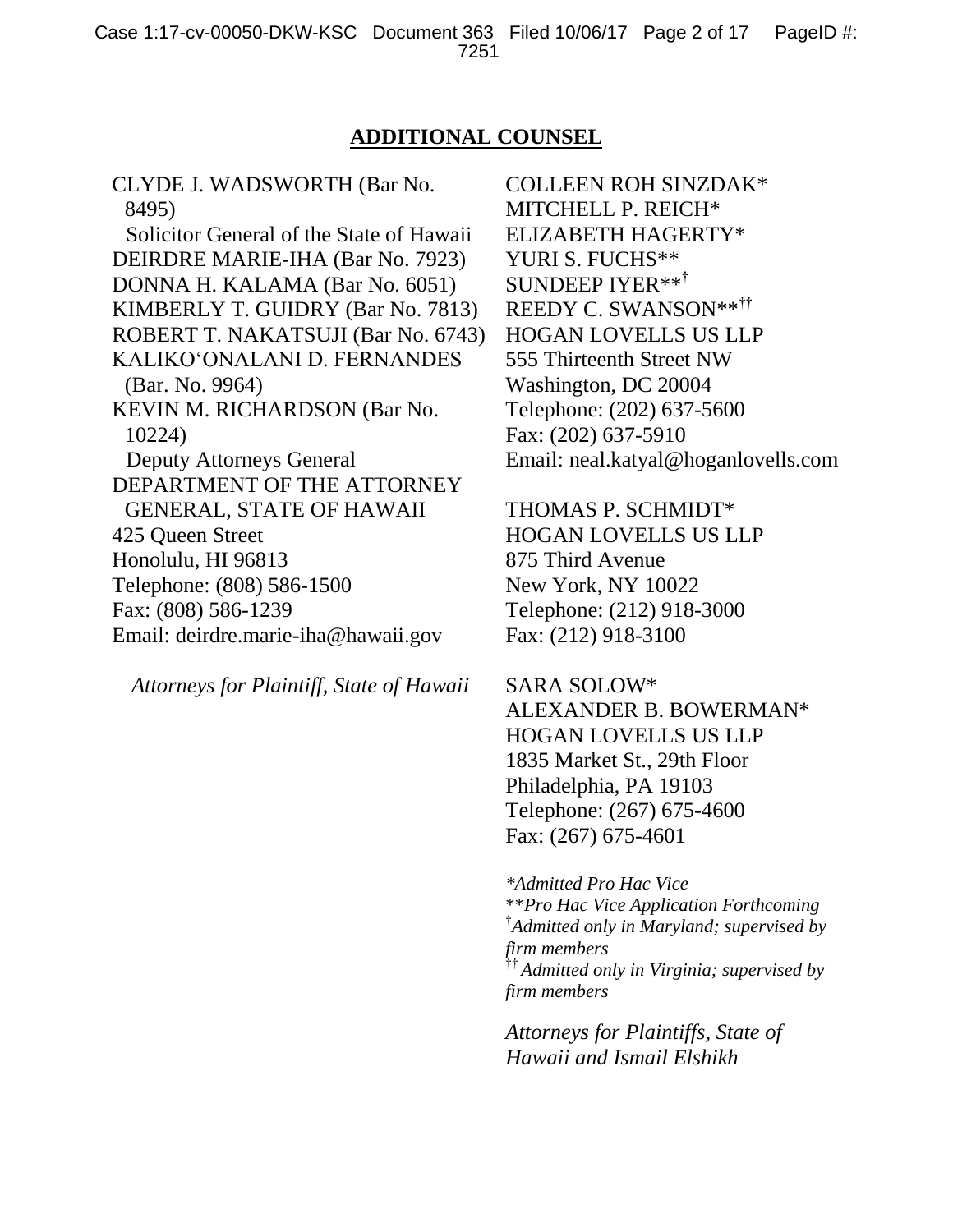## **PLAINTIFFS' MOTION TO LIFT THE STAY, AND TO INCREASE THE WORD LIMIT AND SET A SCHEDULE FOR BRIEFING ON PLAINTIFFS' FORTHCOMING MOTION FOR A TEMPORARY RESTRAINING ORDER**

Pursuant to Local Rule 7.6 for the United States District Court for the District of Hawaii and Rules 7 and 15(a) of the Federal Rules of Civil Procedure, Plaintiffs State of Hawaii (the "State") and Ismail Elshikh (together, "Plaintiffs"), by and through their counsel, respectfully request that the Court lift its Order of April 3, 2017 (the "Stay Order") staying proceedings in this case (Dkt. No. 279). Plaintiffs urge the Court to grant that request so that, on or around October 11, 2017, Plaintiffs may file a Motion for Leave to File a Third Amended Complaint and a Motion for a Temporary Restraining Order enjoining the enforcement of the President's September 24, 2017 Proclamation. Plaintiffs also respectfully move for leave to increase the word limit for the parties' briefs in connection with the forthcoming Motion for a Temporary Restraining Order, and to set a briefing schedule for that Motion.

Following the Court's issuance of a preliminary injunction as to portions of the Executive Order issued on March 6, 2017 ("EO-2"), the Court issued a Stay Order to halt further proceedings in this Court during the pendency of the Government's appeal of the preliminary injunction. While the case was pending before the Supreme Court, however, the President issued a new Proclamation on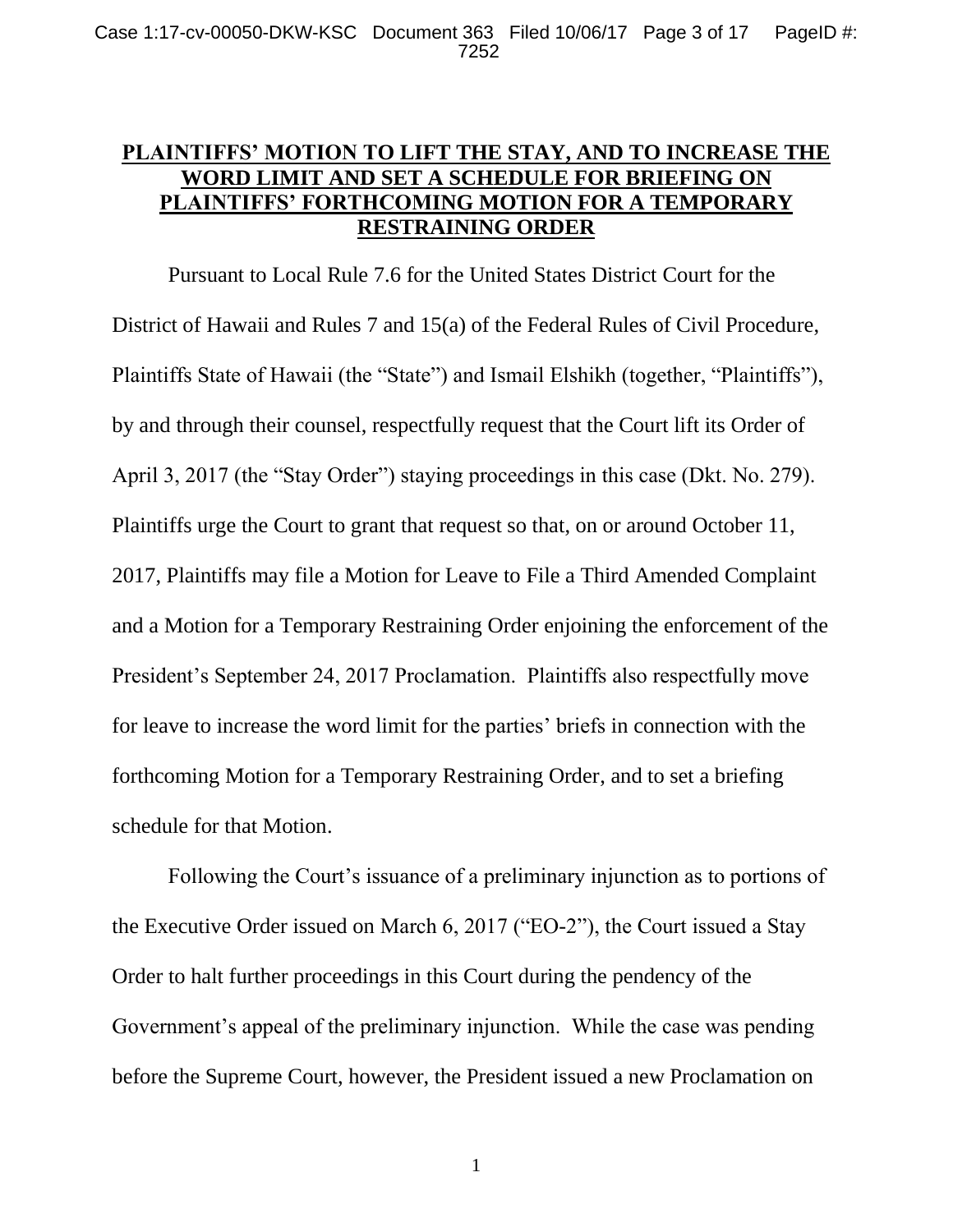September 24, 2017 ("EO-3"). EO-3 replaced EO-2's 90-day bans on entry with indefinite restrictions on entry by foreign nationals from six Muslim-majority countries, as well as North Korea and Venezuela. EO-3's indefinite and unlawful bans on entry will take effect at 6:01 PM Hawaii Standard Time (H.S.T.) on October 17, 2017.

EO-3 perpetuates the legal flaws of its predecessor. It flouts the immigration laws' express prohibition on nationality discrimination, grossly exceeds the authority Congress delegated to the President, lacks any rational connection to the problems it purports to address, and seeks to effectuate the President's promise to bar Muslims from the United States. If allowed to take effect, EO-3, just like EO-2, will inflict grave and irreparable harm on the State of Hawaii, Dr. Elshikh, and countless other Americans whose families, livelihoods, and dignity will be irrevocably damaged by this illegal and unconstitutional order.

Therefore, on October 11, 2017, Plaintiffs plan to file a motion seeking leave to file a Third Amended Complaint challenging EO-3 on statutory and constitutional grounds. Along with that Motion, Plaintiffs intend to file their Third Amended Complaint, as well as a Motion for a Temporary Restraining Order and a Memorandum of Law in Support of the Motion for a Temporary Restraining Order, and supporting declarations.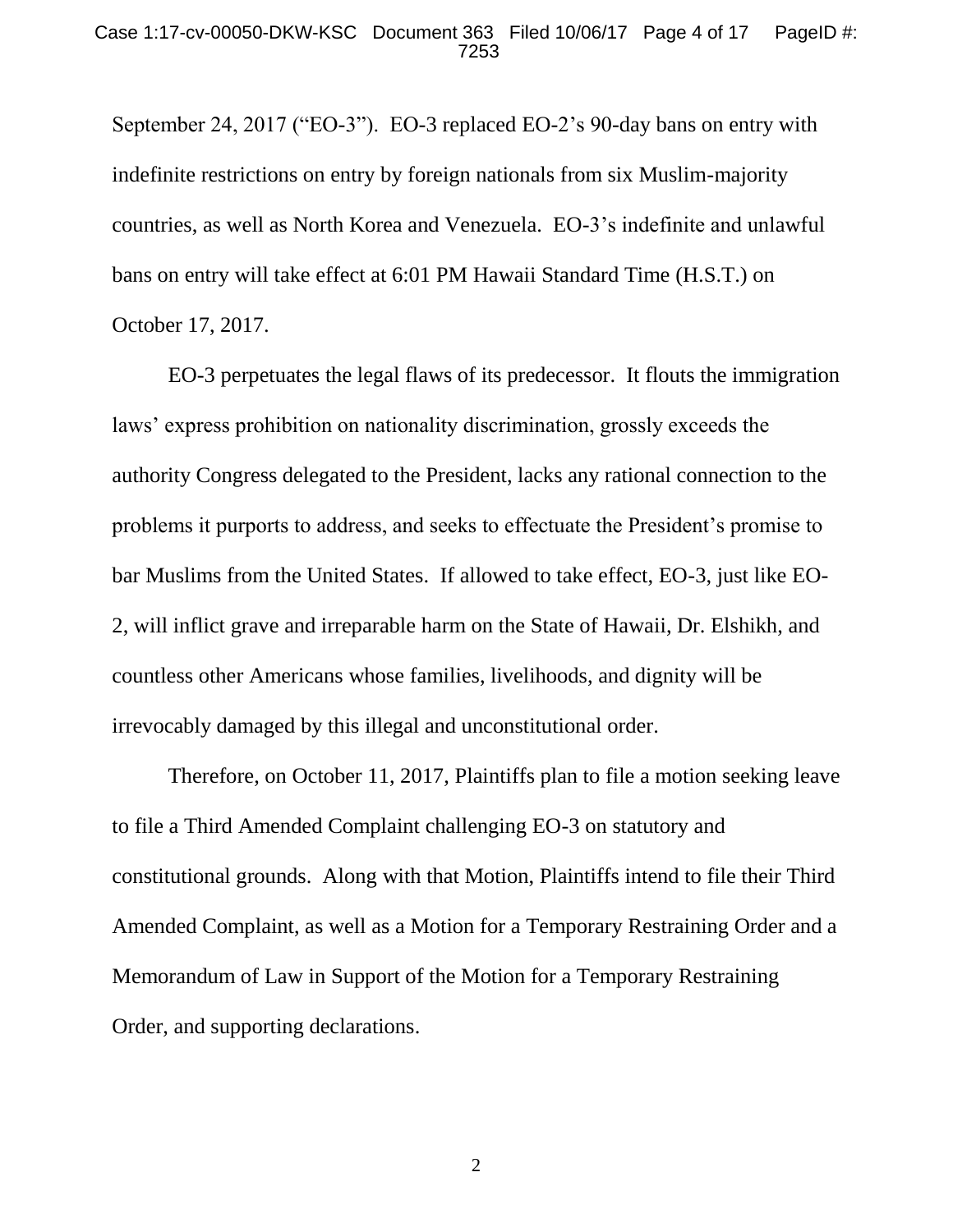#### Case 1:17-cv-00050-DKW-KSC Document 363 Filed 10/06/17 Page 5 of 17 PageID #: 7254

In advance of those filings, Plaintiffs now respectfully request that the Court lift the Stay Order. Plaintiffs also request that the Court grant the parties leave to file memorandums of law of up to 12,000 words on the forthcoming Motion for a Temporary Restraining Order, with 6,000 words for Plaintiffs' reply brief. Finally, Plaintiffs request that the Court set a briefing schedule for that Motion in which Plaintiffs would submit their Memorandum in Support of the Motion for a Temporary Restraining Order with the Motion by 6:00 AM H.S.T. on October 11, the Government would file its response by 6:00 AM H.S.T. on October 15, Plaintiffs would file their reply by 12:00 Noon H.S.T. on October 16, and all parties would appear at a hearing in this Court with telephonic access available at 9:30 AM H.S.T. on October 17.

Plaintiffs have conferred with counsel for the Government. By correspondence on October 6, 2017, the Government consents to Plaintiffs' request to lift the stay in order to challenge EO-3. The Government also consents to Plaintiffs' request to increase the word limit for the briefing that the parties will file in connection with the forthcoming Motion for a Temporary Restraining Order. The Government opposes Plaintiffs' suggested briefing schedule and has requested that Plaintiffs relay to the Court Defendants' alternative suggestion, which is included below, *see* pp. 12-13, *infra*.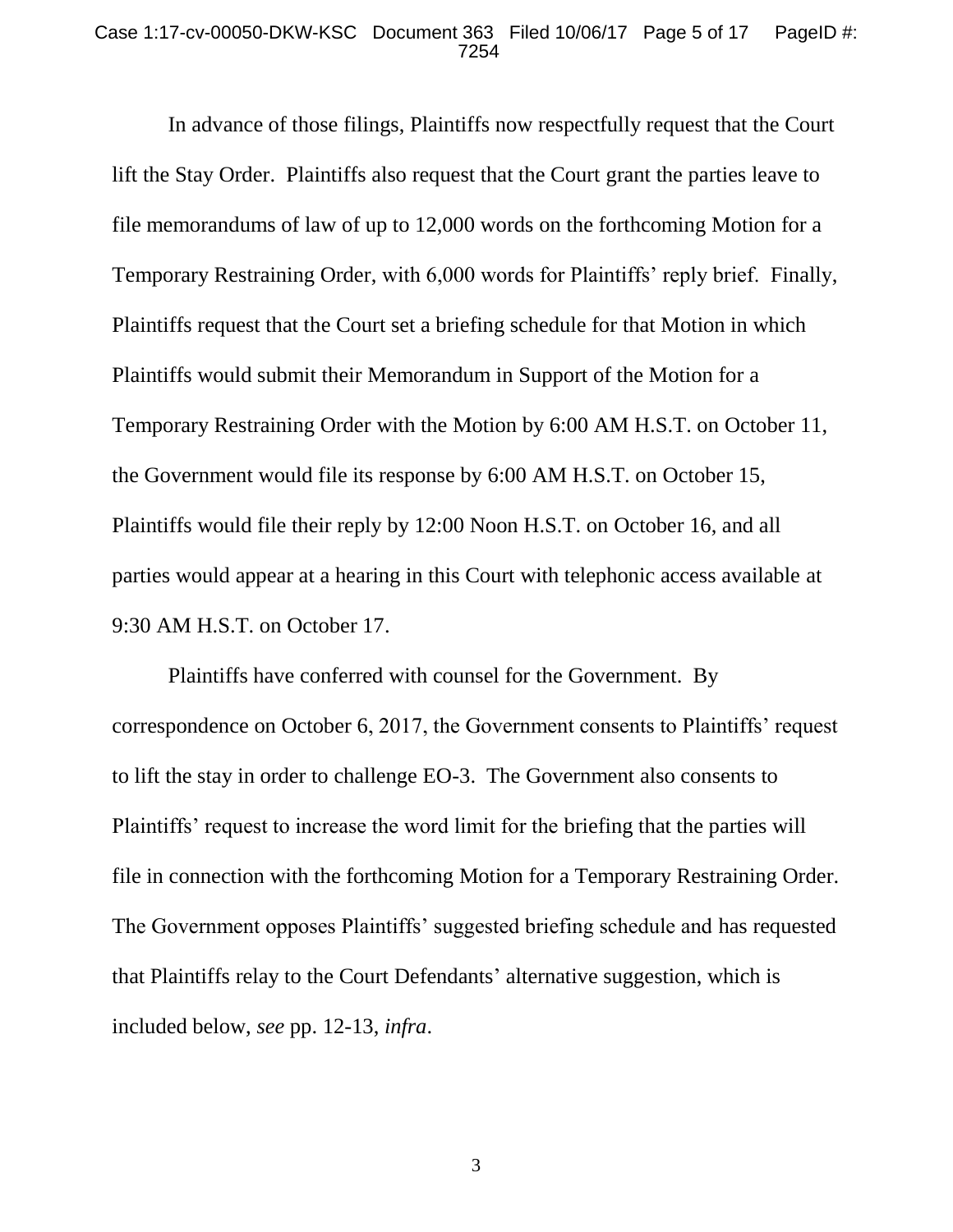### Case 1:17-cv-00050-DKW-KSC Document 363 Filed 10/06/17 Page 6 of 17 PageID #: 7255

Reopening these proceedings and allowing Plaintiffs to challenge EO-3 will enable the State of Hawaii to act to protect its sovereign interests, its educational institutions, and its residents and employers, and it will enable Dr. Elshikh to vindicate his rights to reunite with his family members—many of whom remain in Syria—and to be free of an unconstitutional establishment of religion. Thus, there is good cause for this Court to lift the stay. Moreover, increasing the word limit to 12,000 words for briefs on the Motion for a Temporary Restraining Order is necessary in order to fully air the legal issues implicated by EO-3. The Court approved the same request during the last round of TRO briefing in this case, and Plaintiffs request that it do the same here. Finally, Plaintiffs' proposed briefing schedule will ensure that briefing on the Motion for a TRO is completed before EO-3 is scheduled to go into effect at 6:01 PM H.S.T. on October 17, 2017.

### **FACTUAL AND PROCEDURAL BACKGROUND**

On February 3, 2017, the State of Hawaii filed a Complaint (Dkt. No. 1) and a Motion for Temporary Restraining Order (Dkt. No. 2) in this Court. The Complaint and TRO Motion sought injunctive relief from President Trump's first Executive Order ("EO-1"). EO-1 barred individuals from seven Muslim-majority countries and all refugees from entering the United States. The same day that Hawaii filed its Complaint, the District Court for the District of Washington entered a nationwide temporary restraining order that enjoined Defendants from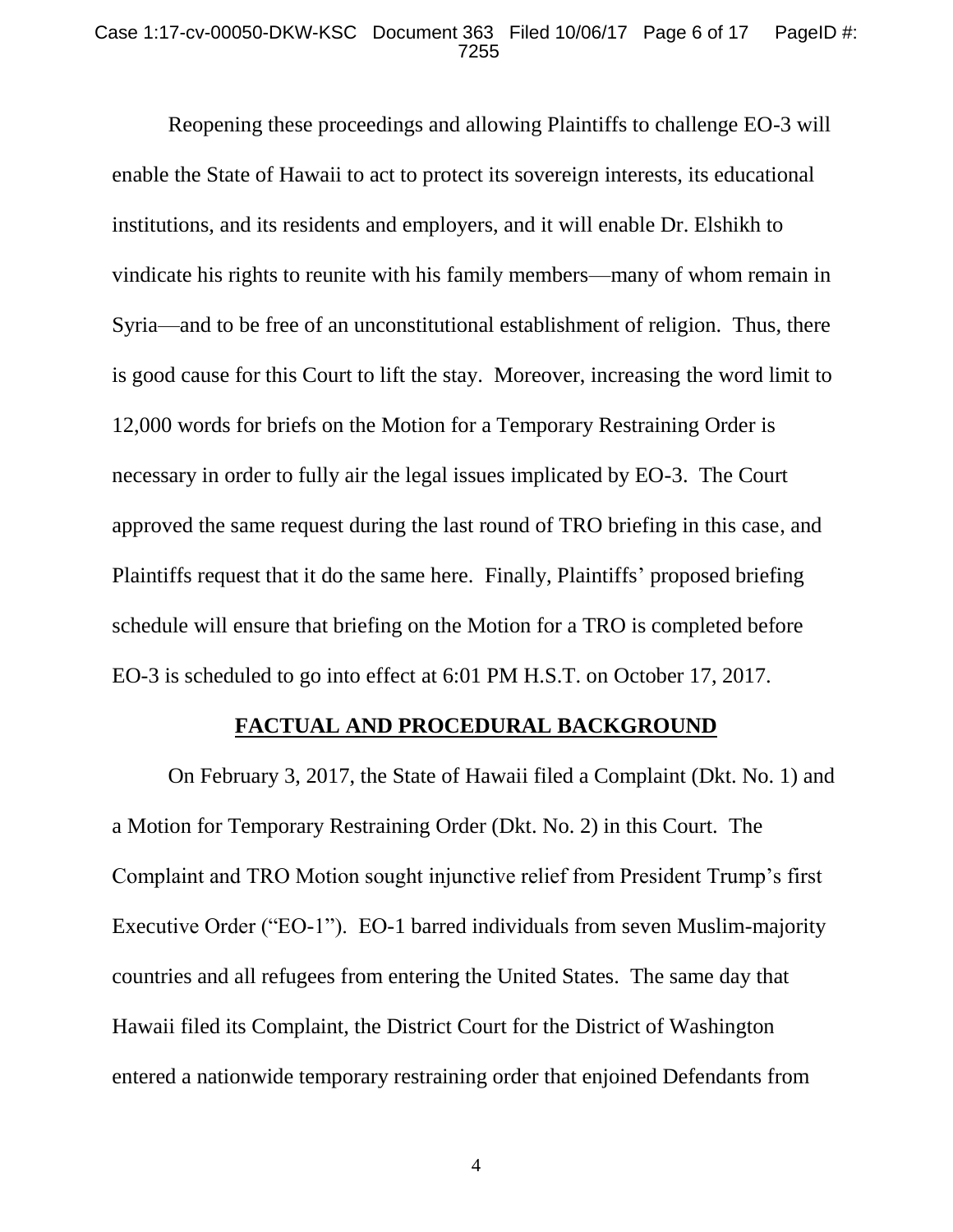implementing EO-1. *See Washington v. Trump*, 2:17-cv-141 (W.D. Wash.). On February 7, 2017, this Court entered an Order staying the case (Dkt. No. 27).

On March 6, 2017, President Trump signed EO-2. EO-2 revoked EO-1, and replaced it with a substantially similar order that suspended the entry of foreign nationals into the United States from six Muslim-majority countries for 90 days, halted the admission of refugees to the United States for 120 days, and capped annual refugee admissions at 50,000.

Following the issuance of EO-2, this Court lifted the stay that it had previously entered on February 7, and it granted leave for Plaintiffs to file a Second Amended Complaint challenging EO-2 (Dkt. No. 59-1). The Court also permitted the parties to file briefs of up to 12,000 words in connection with the Motion for a Temporary Restraining Order filed by Plaintiffs (Dkt. No. 60-1). After receiving briefing, the Court granted the TRO request (Dkt. No. 219) and then converted the TRO to a preliminary injunction (Dkt. No. 270), thereby enjoining the Government from implementing the 90-day travel ban, the 120-day refugee ban, and the 50,000-refugee cap. On April 3, 2017, the Court issued an Order (the "Stay Order") granting the parties' joint motion for a stay of further proceedings related to EO-2 pending the disposition of the Government's appeal of the preliminary injunction (Dkt. No. 279). The Ninth Circuit upheld this Court's injunction, and the Supreme Court granted the Government's petition for certiorari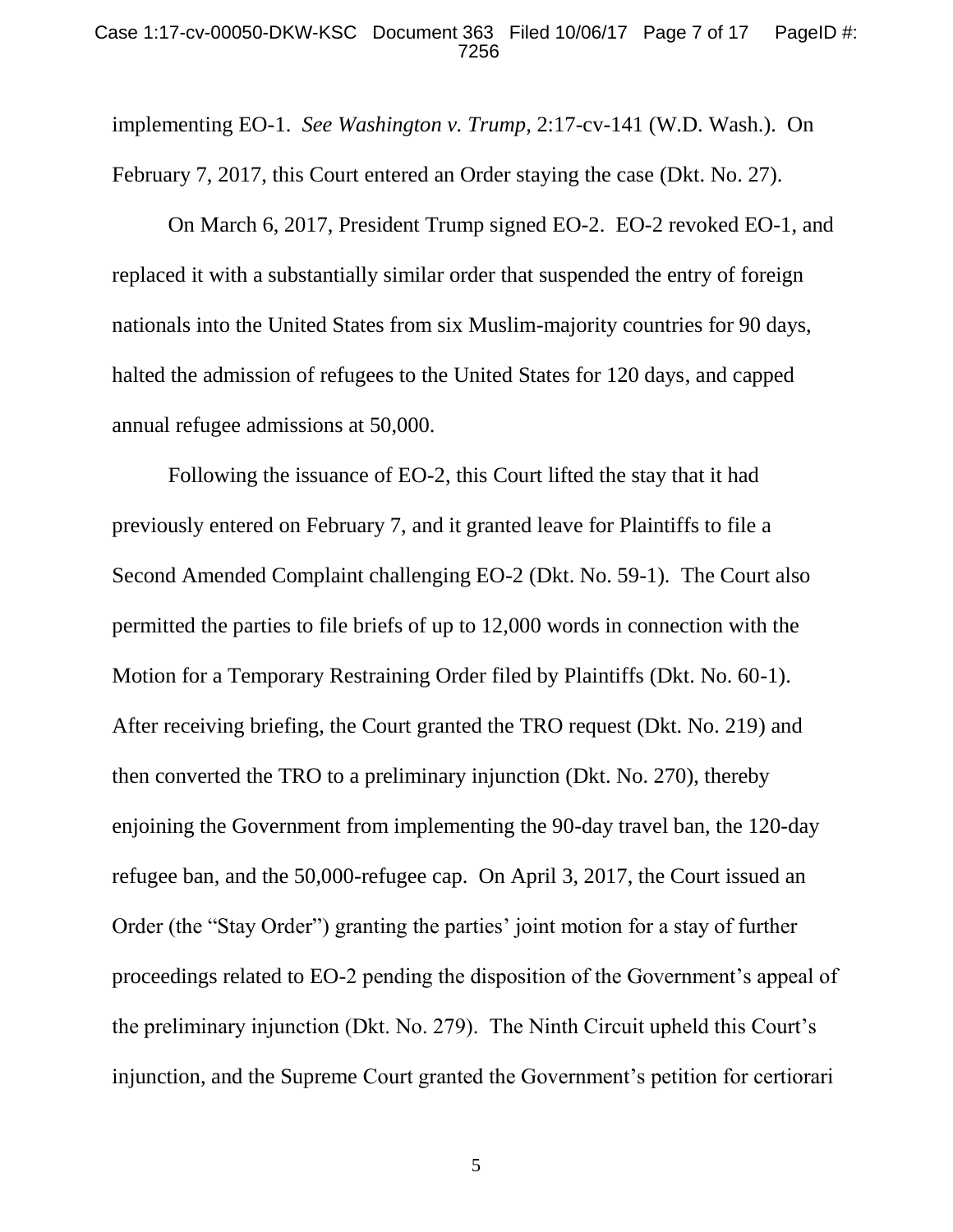### Case 1:17-cv-00050-DKW-KSC Document 363 Filed 10/06/17 Page 8 of 17 PageID #: 7257

and partially stayed the injunction for the pendency of the Court's consideration of the case. *Trump v. Int'l Refugee Assistance Project*, 137 S. Ct. 2080 (2017).

On September 24, 2017, before the Supreme Court was able to resolve the Government's appeal of the preliminary injunction, President Trump issued a new Proclamation, EO-3, that replaces the 90-day travel ban in EO-2 with an indefinite travel ban. Effective October 17, 2017, at 6:01 PM H.S.T., Section 2 of EO-3 indefinitely bars nationals of six Muslim-majority countries—Iran, Libya, Syria, Yemen, Somalia, and Chad—from entering the United States as immigrants. Foreign nationals of those countries also may not enter the United States with certain types of nonimmigrant visas. In addition to the six Muslim-majority countries targeted by EO-3, EO-3 also bars entry by North Korean nationals and certain Venezuelan government officials.

After President Trump issued EO-3, the Supreme Court removed the case from the oral argument calendar and requested additional briefing from the parties regarding whether EO-3 mooted Plaintiffs' challenges to EO-2. Yesterday, Plaintiffs and Defendants filed supplemental briefs on that question in the Supreme Court. In those briefs, Plaintiffs expressed their view that the controversy with respect to EO-2 is not moot, but noted that the Court may wish to dismiss the writ of certiorari as improvidently granted so that the district courts can address the parties' legal dispute in the context of a challenge to EO-3. The Government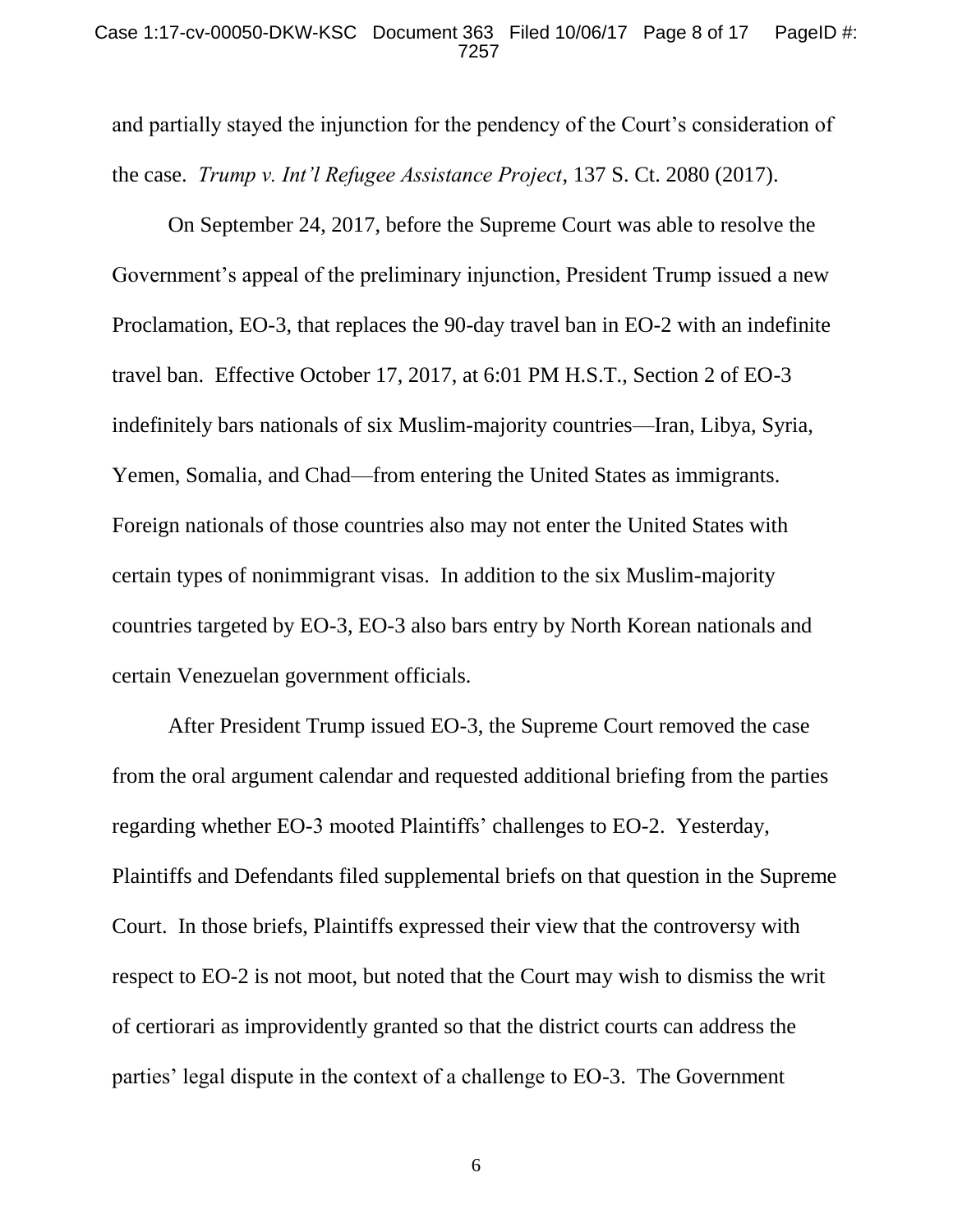### Case 1:17-cv-00050-DKW-KSC Document 363 Filed 10/06/17 Page 9 of 17 PageID #: 7258

disagreed with respect to mootness, and urged the Court to dismiss the case and vacate the decisions below. The Supreme Court has not yet ruled on the issue.

Immediately after EO-3 was issued, and while completing the supplemental briefing before the Supreme Court, Plaintiffs undertook a comprehensive study of EO-3 and its effects on Dr. Elshikh, the State of Hawaii, and other affected entities and individuals. Once Plaintiffs gathered sufficient information to conclude that the new Order would inflict injuries on Plaintiffs that are comparable—and in many instances *greater*—than those inflicted by the prior Executive Orders, they decided to challenge EO-3 and to file this instant motion promptly to apprise the Court of their intentions.

### **ARGUMENT**

### **A. This Court Should Lift Its Stay Order in Light of EO-3.**

A court has inherent power and discretion to lift a stay that it has imposed. *See Crawford v. Japan Airlines*, No. CIV. 03-00451 LEK, 2013 WL 2420715, at \*6 (D. Haw. May 31, 2013). "When circumstances have changed such that the court's reasons for imposing the stay no longer exist or are inappropriate, the court may lift the stay." *Id.* (internal quotation marks omitted).

Here, circumstances have changed such that this Court's "reasons for imposing the stay no longer exist or are inappropriate." *Id*. The parties jointly requested a stay to avoid engaging in duplicative proceedings as to the legality of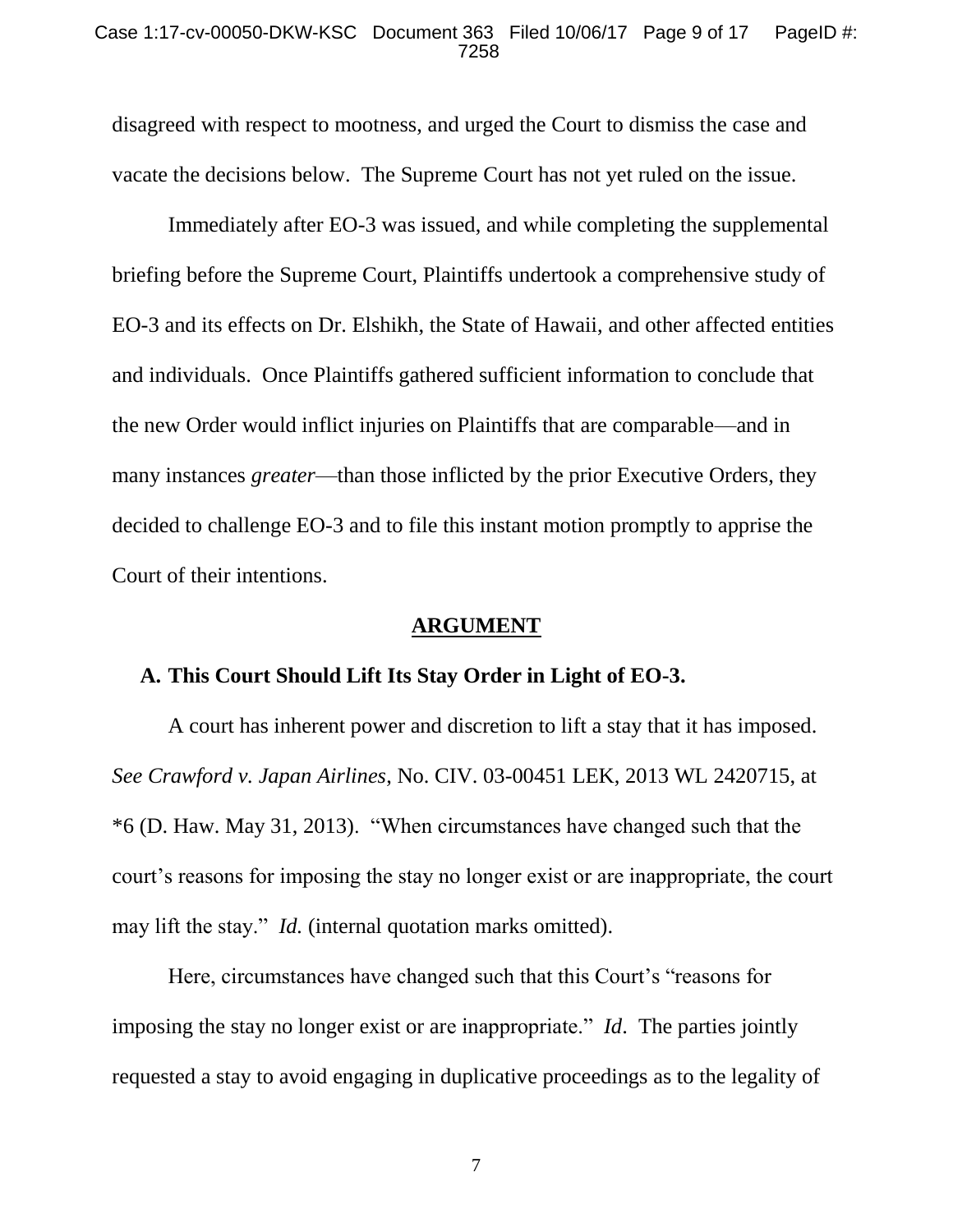EO-2 when pending appeals could resolve that question. *See* Joint Motion to Stay District Court Proceedings Pending Resolution of Defendants' Appeal, Dkt. No. 277, at 3. But several months after this Court entered its Stay Order on April 3, the President announced a new Proclamation, EO-3, that supersedes the 90-day travel ban in EO-2. Plaintiffs therefore ask the Court to lift the stay so that they may seek leave to amend their complaint in light of EO-3 and so that they may request a TRO preventing the enforcement of the new Order before it goes into effect at 6:01 PM H.S.T. on October 17, 2017.

Although Defendants' appeal of this Court's preliminary injunction as to EO-2 is still pending in the Supreme Court, it is well within the Court's jurisdiction to lift the stay. An interlocutory appeal strips a district court of jurisdiction only "over those aspects of the case involved in the appeal." *Griggs v. Provident Consumer Discount Co.*, 459 U.S. 56, 58 (1982); *see* 16 Charles Alan Wright et al., Fed. Prac. & Proc. § 3921.2 (3d ed. 2015). For that reason, the Court may lift the stay to permit Plaintiffs to amend their complaint and challenge EO-3. Indeed, the District Court in *International Refugee Assistance Project v. Trump*, No. 8:17-cv-00361-TDC (D. Md.)—the other case challenging EO-2 that is currently pending before the Supreme Court— has already lifted the stay in order to entertain an amended complaint and TRO request with respect to EO-3.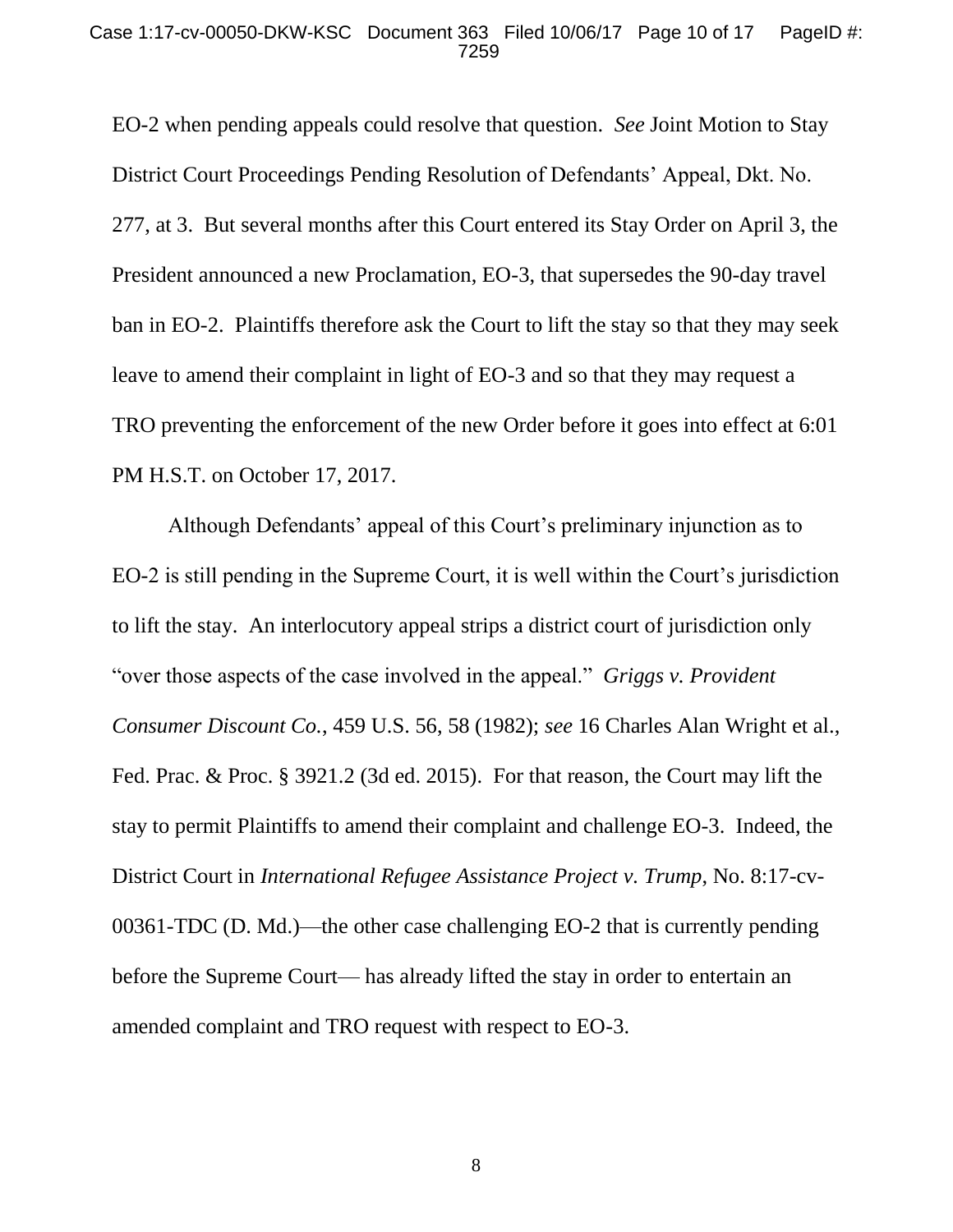#### Case 1:17-cv-00050-DKW-KSC Document 363 Filed 10/06/17 Page 11 of 17 PageID #: 7260

Moreover, this Court has already lifted a stay once before in an analogous situation in this case. After Plaintiffs filed a Complaint challenging EO-1, this Court issued a stay halting further proceedings on Plaintiffs' challenges to that Order (Dkt. No. 27). One month later, President Trump revoked EO-1 and replaced it with EO-2. In response, the Court lifted the stay so that Plaintiffs could file a Second Amended Complaint challenging EO-2. Now that President Trump has permitted the travel ban in Section 2(c) of EO-2 to expire, and now that Plaintiffs are seeking to challenge the new travel ban imposed by EO-3, the Court should lift the stay here, too.

Lifting the stay is especially important here because Plaintiffs will suffer grave harms if they are not able to protect their rights and interests from infringement by EO-3. EO-3 inflicts significant damage to Hawaii's economy, educational institutions, and tourism industry, and it prevents Hawaii from applying its own laws that secure residents from the harmful effects of discrimination. EO-3 also imposes substantial barriers to the reunification of Dr. Elshikh and others with their family members, and inflicts spiritual and stigmatic harms because it is a government policy that conveys a message of hostility to Muslims.

Accordingly, lifting this Court's earlier Stay Order is appropriate and necessary to allow Plaintiffs to protect their rights and interests against incursion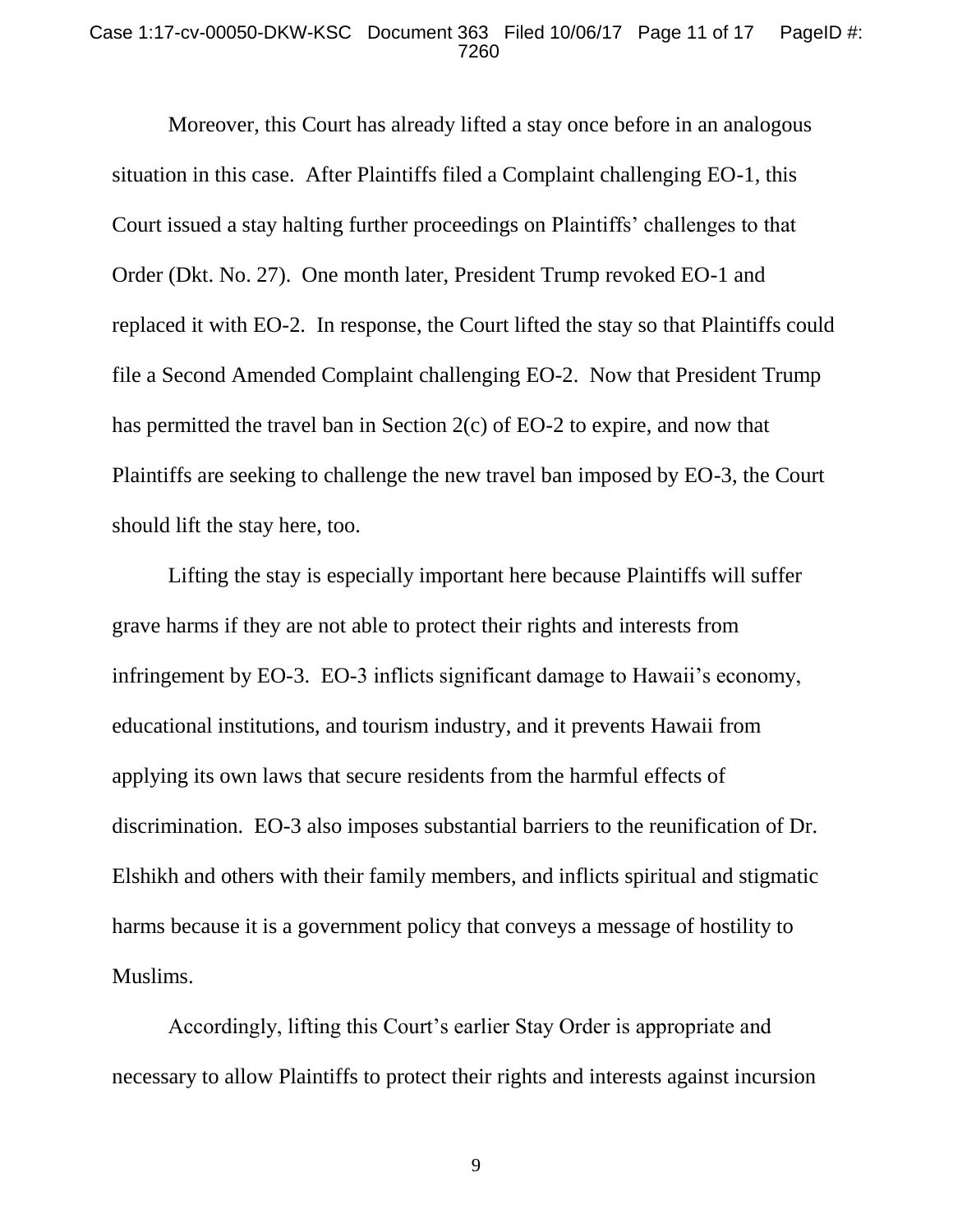by EO-3. *See, e.g.*, *Crawford*, 2013 WL 2420715, at \*6; *CMAX, Inc. v. Hall*, 300 F.2d 265, 268 (9th Cir. 1962) (the proponent of a stay "must make out a clear case of hardship or inequity in being required to go forward, if there is even a fair possibility that the stay for which he prays will work damage to someone else").

## **B. Plaintiffs Request Leave to File a Brief of Up to 12,000 Words in Support of Their Motion for a Temporary Restraining Order.**

To fully air the complex legal issues raised by EO-3, Plaintiffs seek leave to file a Memorandum of Law of up to 12,000 words in support of their forthcoming Motion for a Temporary Restraining Order. In a prior Order in this case, the Court granted the parties' request to file briefs of up to 12,000 words in connection with Plaintiffs' Motion for a Temporary Restraining Order enjoining EO-2 (Dkt. No. 60-1). Plaintiffs respectfully ask that the Court grant the same request here. Should the Court agree to Plaintiffs' request, Plaintiffs ask that the Court grant Defendants leave to file a brief of up to 12,000 words in opposition to the forthcoming Motion for a Temporary Restraining Order, and, consistent with Local Rule 7.5(c), permit Plaintiffs to file a reply brief of no more than half that length (or 6,000 words).

## **C. Plaintiffs Request that the Court Order a Briefing Schedule to Ensure that the Court May Rule on the Motion for a Temporary Restraining Order Before EO-3 Goes into Effect.**

Since EO-3 was issued on September 24, 2017, Plaintiffs have worked diligently to assess its legality and its effects on Dr. Elshikh and the State of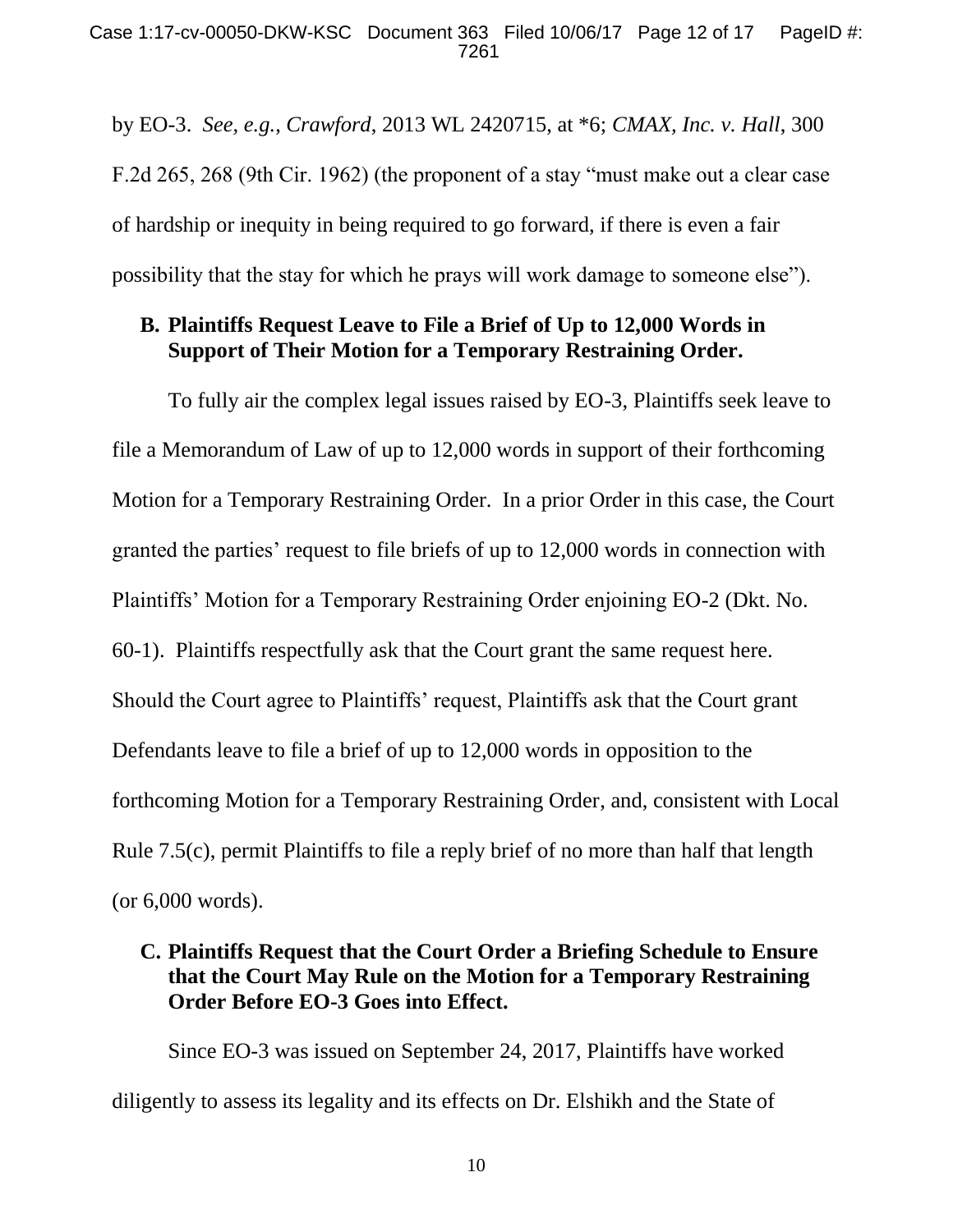Hawaii. While EO-3's legal defects were immediately apparent, it took time for Plaintiffs to gather the information and evidence necessary to assess the precise consequences of EO-3 for the State of Hawaii's institutions and industries. Once Plaintiffs gathered that information and determined that the Order, like its predecessors, will have grievous effects on (among other things) the State's University and its tourism industry, it began preparations to amend its complaint and move for a TRO. Plaintiffs have filed the instant motion to ensure that the Court is promptly apprised of their plans. However, it will take additional time and resources to prepare the amended complaint, the TRO documents, and the supporting materials.

Further, while gathering information on the impact of EO-3, Plaintiffs have encountered additional individuals and entities directly affected by the Order who may wish to join Plaintiffs' challenge to EO-3. Their addition to the current suit would avoid duplicative litigation, and Plaintiffs hope to add those parties to the case when they file the remainder of their papers on October 11, 2017. Again, though, it will take additional time for these parties to finalize their plans and prepare the necessary documents.

For all of these reasons, it is extremely unlikely that Plaintiffs will be in a position to file their Third Amended Complaint, Motion for a TRO, and the supporting briefing and papers until October 11, 2017. Because EO-3 is scheduled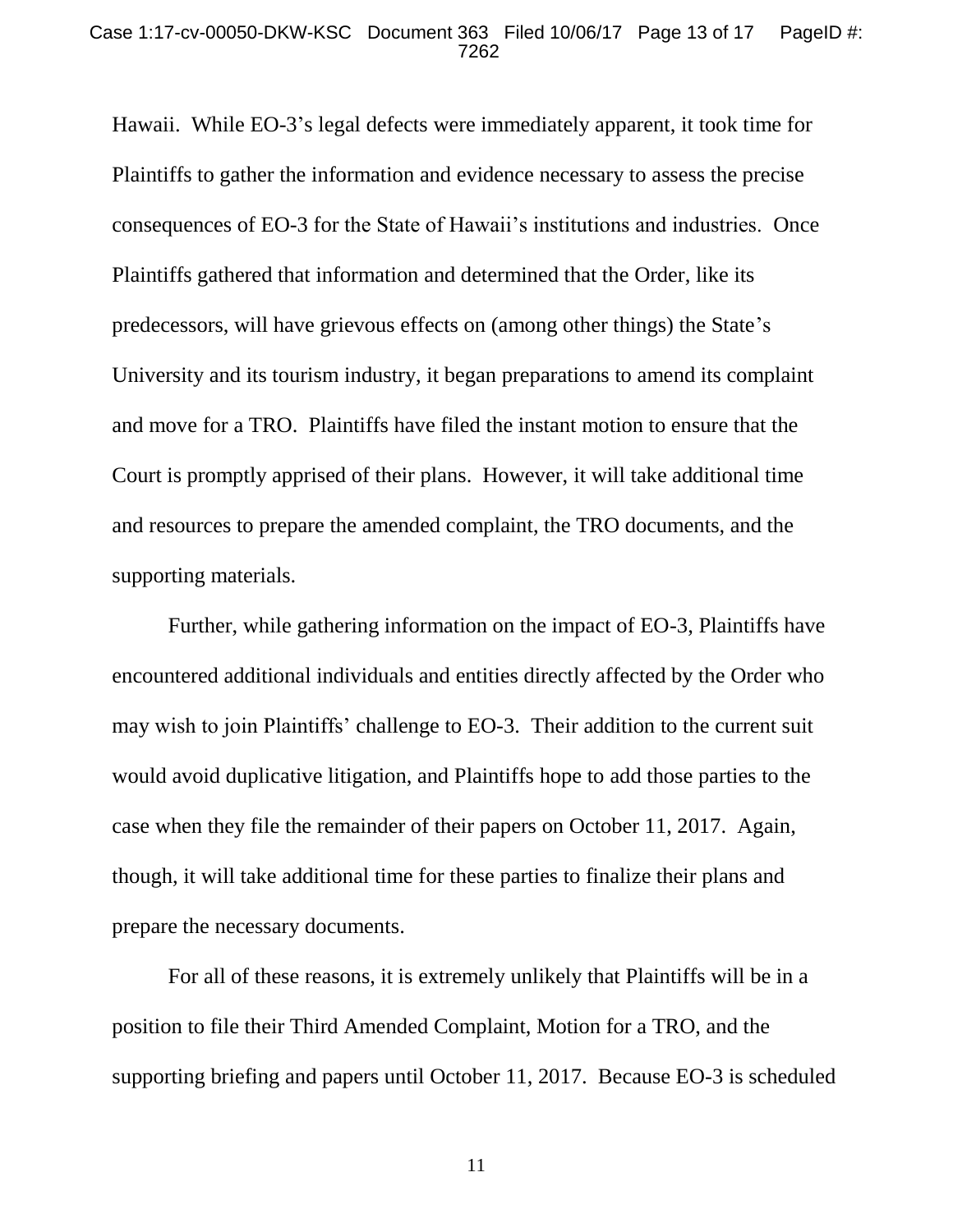to go into force at 6:01 PM H.S.T. on October 17, 2017, Plaintiffs respectfully request that this Court enter a briefing schedule in which Plaintiffs would submit their opening brief with the Motion by 6:00 AM H.S.T. on October 11, the Government would file its response by 6:00 AM H.S.T. on October 15, Plaintiffs would file their reply by 12:00 Noon H.S.T. on October 16, and all parties would appear at a hearing in this Court with telephonic access available at 9:30 AM H.S.T. on October 17.

The Government has informed Plaintiffs that it objects to this schedule, and

stated the following:

Defendants object to plaintiffs' proposed briefing schedule. Defendants do not believe it is either necessary or appropriate for the Court to decide the TRO motion before October 18, because there will be no irreparable injury to plaintiffs from a brief delay in entry from the Proclamation while the issues are adjudicated on a reasonable briefing schedule. Thus, we believe a schedule where defendants file their opposition within 14 days and plaintiffs file their reply within 7 days is appropriate. Any less time for defendants would be prejudicial, especially since plaintiffs have created any urgency by waiting 17 days until after the Proclamation was issued before filing their TRO motion, despite knowing that the Proclamation would take effect after 23 days. Defendants should not be disadvantaged, nor the Court burdened, by plaintiffs' delay. Defendants should therefore be granted a similar time period (14 days) in which to file their opposition to the TRO motion.

If the Court is inclined to have a hearing and/or decide the matter prior to October 18, plaintiffs should be required to file their TRO motion by Tuesday, October 10 (by noon EST), defendants would file their response by Monday, October 16 (by noon EST), and a hearing could be held on the motion on Tuesday, October 17. Indeed, plaintiffs in the *IRAP v. Trump* and *IAAB v. Trump* cases in the District of Maryland have moved expeditiously to file preliminary injunction motions by October 6, and the parties have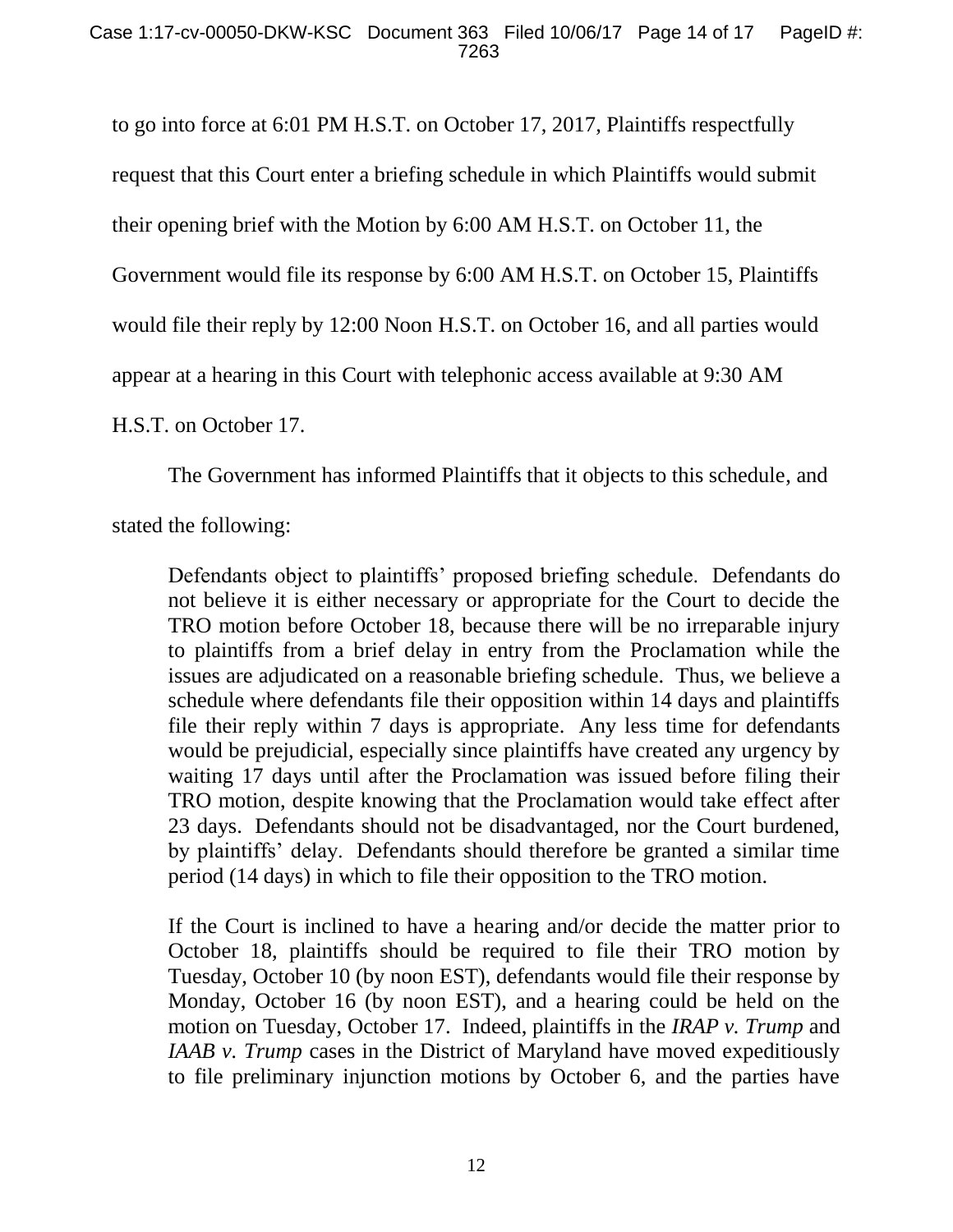already negotiated a similar schedule there, in which a consolidated hearing will be held on October 17.

Plaintiffs believe that the Government's schedule is inequitable and would severely prejudice their interests. The Government's proposed schedule—which provides *two weeks* for the Government's response, followed by another week for Plaintiffs' reply—would not permit briefing to be completed until weeks after EO-3 goes into effect. Allowing EO-3 to be implemented for any period of time would inflict irreparable harm on Plaintiffs. Furthermore, the Government's primary rationale is a claimed need for additional time to prepare its response. But, unlike Plaintiffs, the Government presumably knew about EO-3 long before it was announced on September 24, 2017.

Indeed, in the *International Refugee Assistance Project ("IRAP"*) litigation, the District of Maryland rejected the Government's similar request for an extended briefing schedule that would run well past the effective date of EO-3. The court instead set a schedule similar to the one Plaintiffs propose here, which would allow briefing and a hearing in advance of EO-3's entry into effect at 6:00 PM H.S.T. on October 17. *See* Scheduling Order, *IRAP, et al. v. Trump, et al.*, Civil No. 17- 00361, Dkt. 201 (D. Md. Oct. 4, 2017). Moreover, Plaintiffs have proposed a schedule that tracks the earlier one ordered by the Court on March 8 with respect to EO-2 (Dkt. No. 60-1), allowing the motion to be fully briefed and argued so that it can be decided upon before EO-3 takes effect.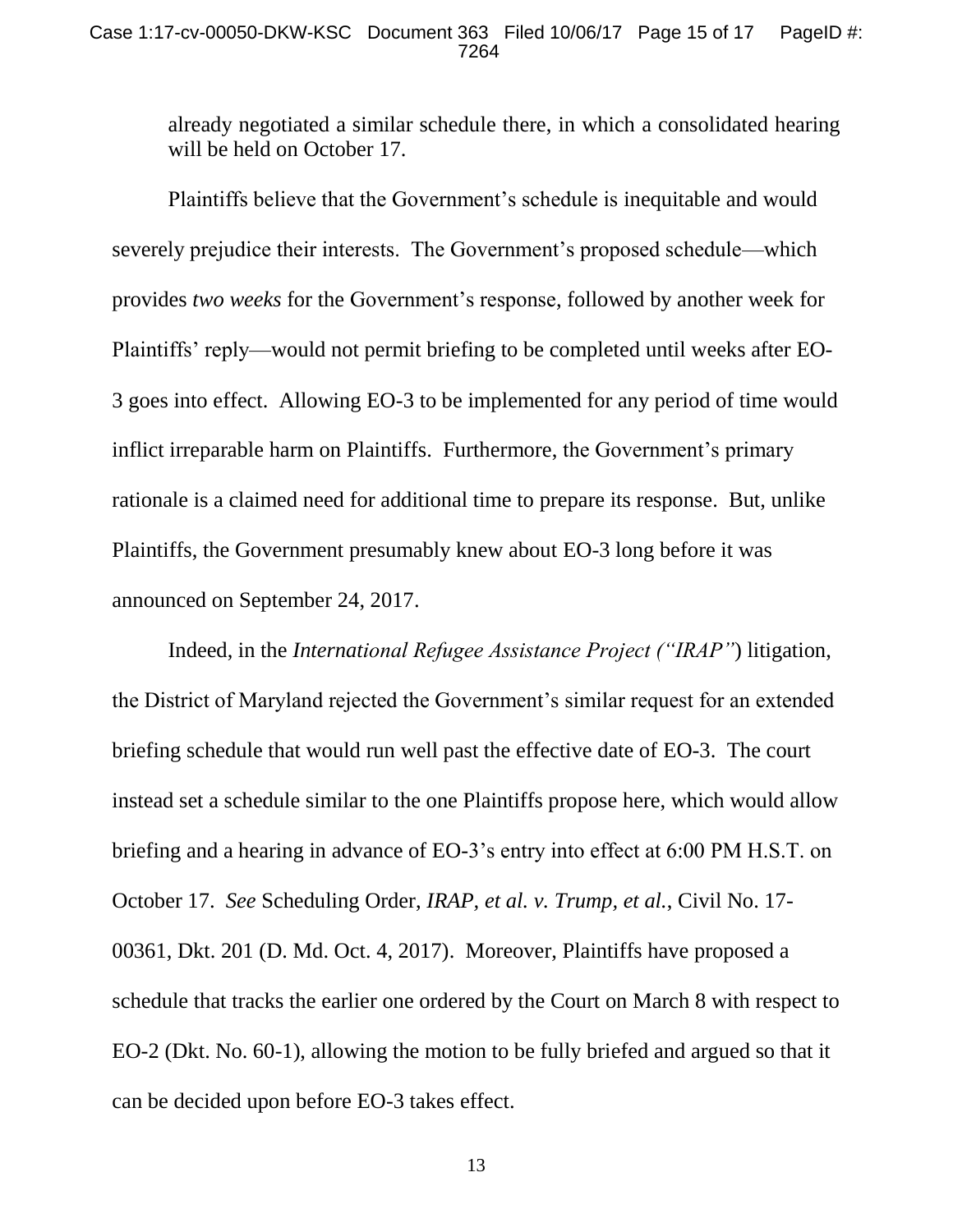#### Case 1:17-cv-00050-DKW-KSC Document 363 Filed 10/06/17 Page 16 of 17 PageID #: 7265

The Government's alternative suggestion is also unjustified. That schedule would provide the Government with six full days to respond to Plaintiffs' TRO motion, while leaving Plaintiffs without an express reply period (again unlike this Court's previous March 8 order). That lopsided allocation of time is neither fair nor necessary, particularly given that the legal issues raised by EO-3 are closely similar to the issues that the parties have litigated for over eight months.

Furthermore, the Government's suggestion that Hawaii should have been expected to file simultaneously with IRAP is unwarranted. As a State, Hawaii necessarily requires more time than an organization like IRAP to make the weighty decision to challenge a federal executive order, gather information from state agencies necessary to assemble a complaint, and draft and approve legal filings. Plaintiffs have nonetheless moved with great swiftness, informed this Court and the Supreme Court of their plans as quickly as possible, and ensured that this Court would have essentially the same amount of time to consider EO-3's legality as it did to review their challenges to EO-2.

### **CONCLUSION**

For the foregoing reasons, Plaintiffs respectfully ask the Court to lift the stay entered on April 3, 2017, to increase the word limit for the briefing in connection with the forthcoming Motion for a Temporary Restraining Order, and to adopt Plaintiff's proposed schedule for that briefing.